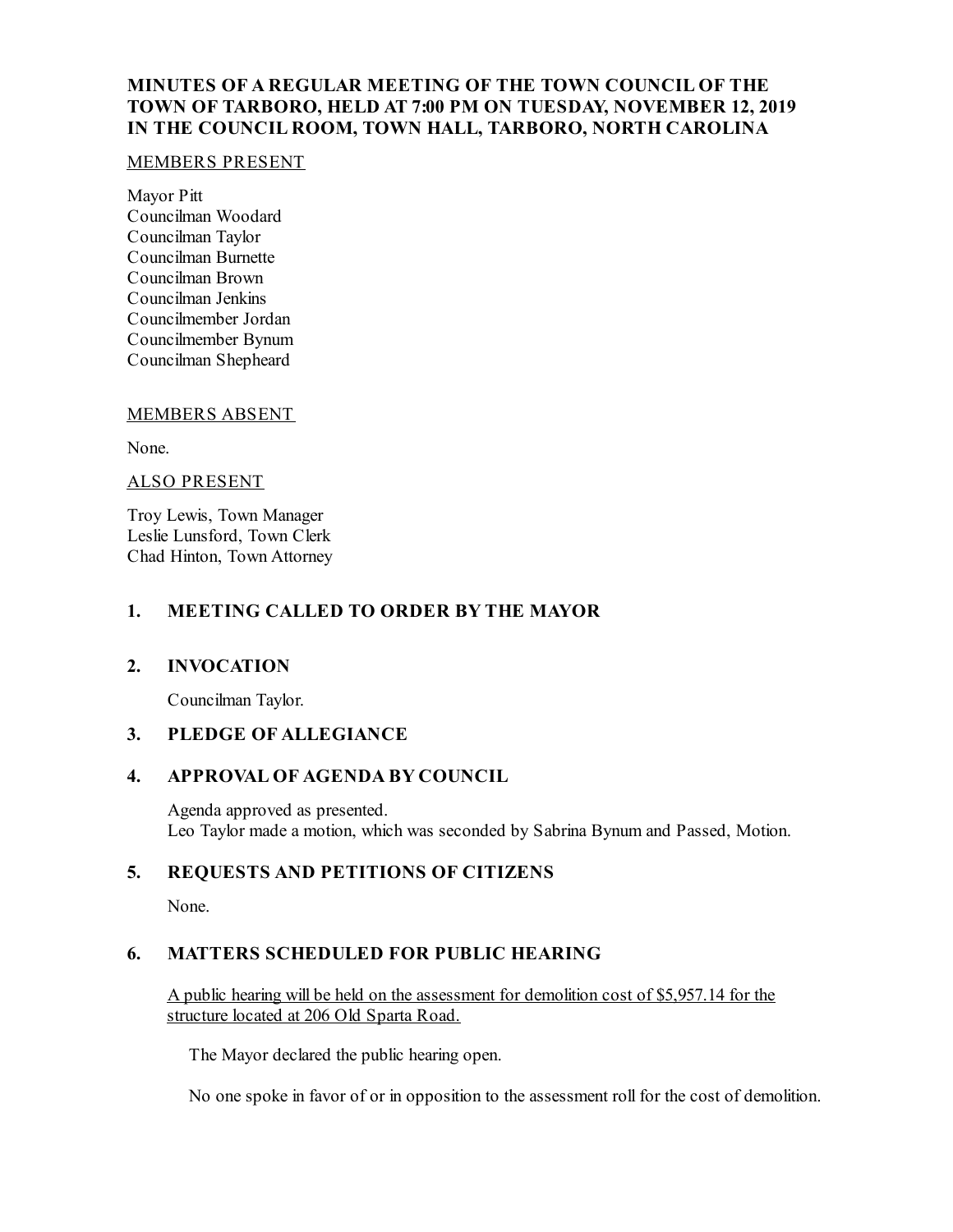Everyone having had an opportunity to be heard, the Mayor declared the public hearing closed.

Counciladopted the following resolution:

### RESOLUTION CONFIRMING ASSESSMENT ROLL AND LEVYING ASSESSMENTS

WHEREAS, the Town Council of the Town of Tarboro has on this day held a public hearing after due notice as required by law, on the Assessment for the demolition of the house at 206 Old Sparta Road; and

WHEREAS, the Town Council of the Town of Tarboro has heard all those present who requested to be heard, and has found the Assessment to be proper and correct;

NOW, THEREFORE, BE IT RESOLVED by the Town Council of the Town of Tarboro:

Section 1. That the Assessment for the demolition of the building at 206 Old Sparta Road, in the Town of Tarboro, North Carolina, and specifically identified as parcel no. 4738-12-1171-00 on the city-county tax maps, is hereby declared to be correct, and is hereby confirmed in accordance with Chapter 160A, Section 228 of the General Statutes of the State of North Carolina.

Section 2. That the Town Council of the Town of Tarboro, pursuant to authority conferred by Chapter 160A, Section 216 and Chapter 160A, Section 443 of the General Statutes of North Carolina, does hereby levy an assessment as follows:

\$5,957.14 for demolition of house at 206 Old Sparta Road

Section 3. That the Town Clerk is hereby directed to deliver to the Town Tax Collector the said assessment.

Section 4. That the Town Tax Collector is hereby charged with the collection of said assessment in accordance with the procedure established by Chapter 160A, Sections 232 and 233, of the General Statutes of the State of North Carolina.

Section 5. That the Town Clerk is hereby further directed to publish once on the 12th day of December, 2019 the notice required by Chapter 160A, Section 229 of the General Statutes of the State of North Carolina.

Adopted this the 12th day of November, 2019

Garland Shepheard made a motion, which was seconded by Othar Woodard and Passed, Motion.

### **7. TOWN MANAGERS RECOMMENDATIONS**

#### **Consent Items**

Consent Items approved as presented.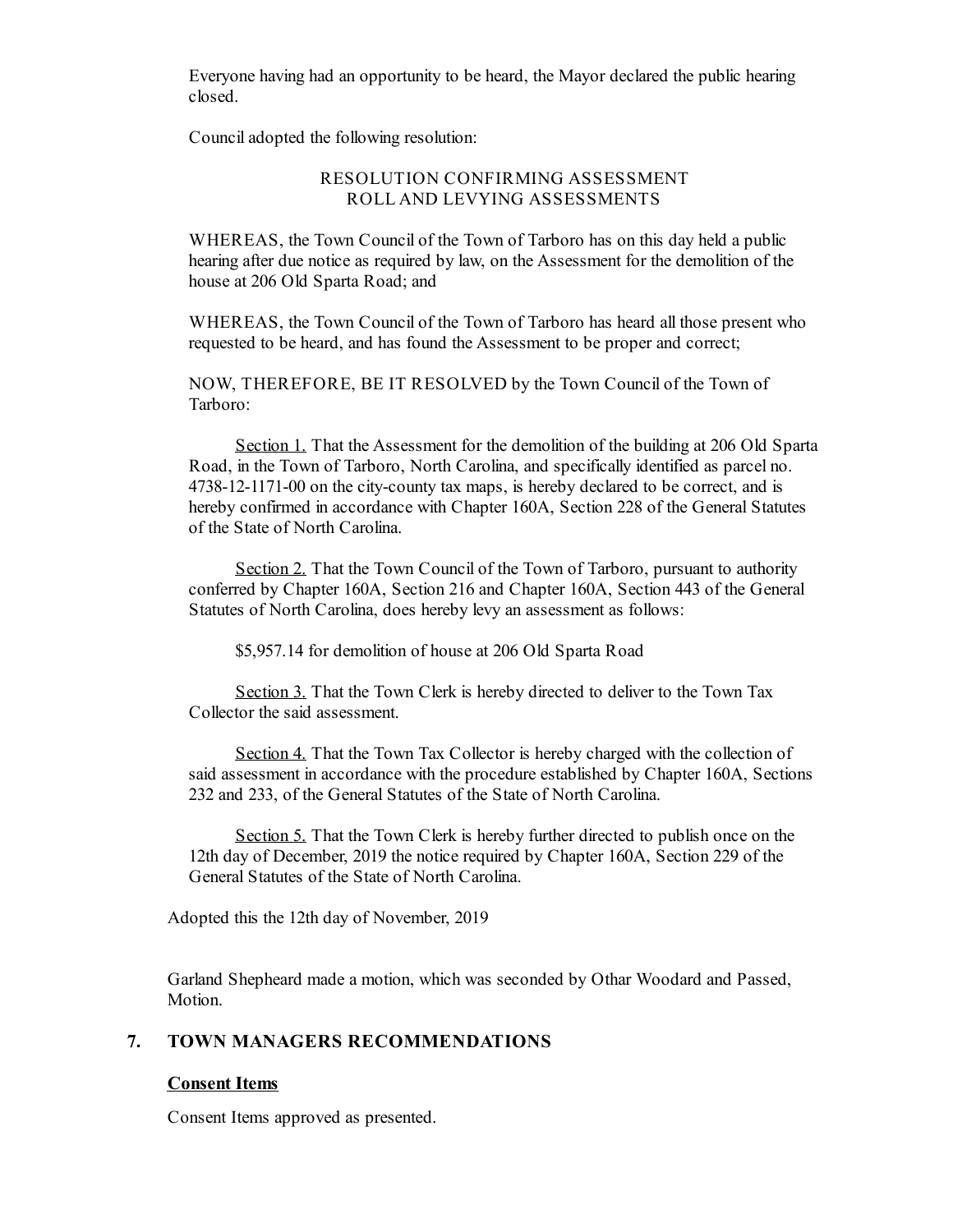Leo Taylor made a motion, which was seconded by Othar Woodard and Passed, Motion.

- (1) Approve minutes of October 14, 2019 regular meeting.
- (2) 2019 Tax Levy Adjustment
- (3) Tax Collector's Report

### **Action Items**

### **(4) NCDOT - Tarboro Christmas Parade**

Counciladopted Ordinance 19-09 declaring the closure of N. Main Street from Granville Street to Hope Lodge Street for the purpose of holding the 2019 Tarboro Christmas Parade.

### ORDINANCE NO. 19-09

## AN ORDINANCE DECLARING A ROAD CLOSURE FOR A CHRISTMAS PARADE

John Jenkins made a motion, which was seconded by Deborah Jordan and Passed, Motion.

## **(5) NCDOT - New Year's Eve Event**

Counciladopted Ordinance 19-10 declaring the closure of N. Main Street (NC 33) between St. James Street and Pitt Street.

#### ORDINANCE NO. 19-10

### AN ORDINANCE DECLARING A ROAD CLOSURE FOR A NEW YEAR'S EVE EVENT

Leo Taylor made a motion, which was seconded by Sabrina Bynum and Passed, Motion.

### **(6) Appointment - Edgecombe County Tourism Development Authority**

Councilappointed Raj Patel to fillan expired term. Deborah Jordan made a motion, which was seconded by Othar Woodard and Passed, Motion.

# **8. OTHER REPORTS**

#### A. Town Manager

Troy Lewis reminded Councilmembers of the Employee Appreciation Luncheon on Tuesday, November 26, 2019 12:00 pm at the Electric Department. He encouraged everyone to bring an unwrapped toy for the Towns Toy Drive to help local kids in need.